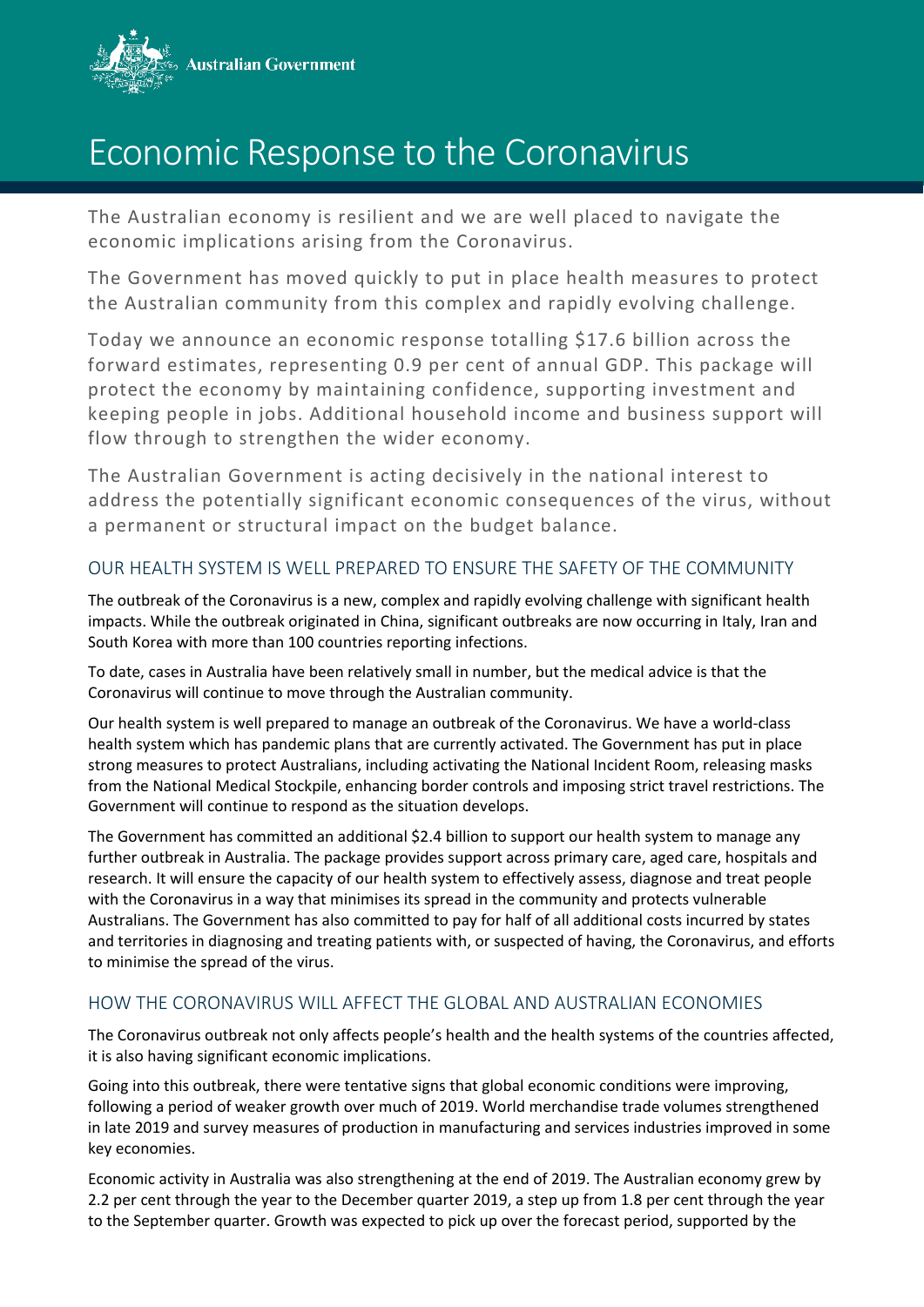personal income tax relief announced in the 2018-19 and 2019-20 Budgets and the Government's \$100 billion investment in productivity-enhancing infrastructure. Accommodative monetary policy and a lower Australian dollar were also expected to support a pick-up in growth.

Australia's position heading into this crisis was stronger than many, with both the IMF and the OECD forecasting Australia to grow faster than comparable economies, including the UK, Canada, Japan, Germany and France.

While highly uncertain, it is clear that the spread of the Coronavirus across the world is having a negative economic impact.

The economic implications of the Coronavirus outbreak to date have been most significant for the Chinese economy. This reflects the size of the outbreak in China and the measures taken to contain its spread. A range of economic indicators are showing that the Chinese economy has been severely impacted. A survey measure of activity in the manufacturing sector had its largest fall in its history in February, while activity in China's services sector, particularly transport, real estate and hotel and catering, has weakened substantially.

The negative economic effect in China is having global implications. Relative to SARS in 2003, China's economy is substantially larger and more interconnected with the world, including Australia. Two-thirds of the world's economies now have China as one of their top three trading partners. Economies are experiencing reduced Chinese demand for services overseas such as travel and tourism, and there are increasing reports of reduced access to goods through supply chains.

The global economic implications have broadened as the Coronavirus has spread to other nations.

The global nature of the shock is evident in financial markets. Stock markets have fallen substantially around the world in recent weeks, while corporate bond spreads have widened. The Australian dollar is 6 per cent lower on a trade-weighted basis than it was in early January.

Financial regulators around the world are monitoring conditions closely and there is strong communication amongst our domestic agencies through the Council of Financial Regulators. The Australian financial system is strong and resilient. Financial markets are continuing to function effectively. Since the global financial crisis, reforms have been implemented that collectively contribute to a significant increase in the resilience of our financial system. Specific reforms include: increasing the quantity and quality of banks' capital and liquidity positions; strengthening the RBA's ability to provide financial institutions with emergency funding during periods of liquidity stress; and strengthening APRA's crisis management powers.

Oil prices have fallen, to be around 50 per cent lower than prices in early January, reflecting falling global demand and the collapse of an agreement between major producers to reduce output. While oil-linked LNG export prices will be negatively affected by these falls, consumers will benefit from lower petrol prices.

In contrast, prices of key bulk commodities have remained resilient to date. This is likely due to an expectation that the Chinese authorities will move to boost domestic demand through ongoing stimulus measures, including increased investment in infrastructure.

In response to the Coronavirus outbreak, fiscal authorities in a number of countries have enacted measures to support both their health systems and their economy more broadly. Governments are providing support, particularly to sectors and workers most affected by the outbreak, and more announcements are expected. Monetary policy is responding with more than 35 central banks across the world easing policy in 2020 so far. This includes the RBA, which reduced the cash rate by 25 basis points in March to a record low of 0.5 per cent.

The fiscal response in a number of key economies, including China, South Korea, Italy and Singapore, has so far focussed on supporting businesses through this period of uncertainty, for example through restructuring of loans, tax cuts or retraining. Fiscal responses have also supported households, for example through cash payments, income support or tax credits.

Like other economies around the world, the Australian economy is already feeling the effects of the global Coronavirus outbreak. Tourist and student arrivals have been significantly lower than they were in late 2019, and demand for some premium agricultural products has fallen. The reduction in tourism demand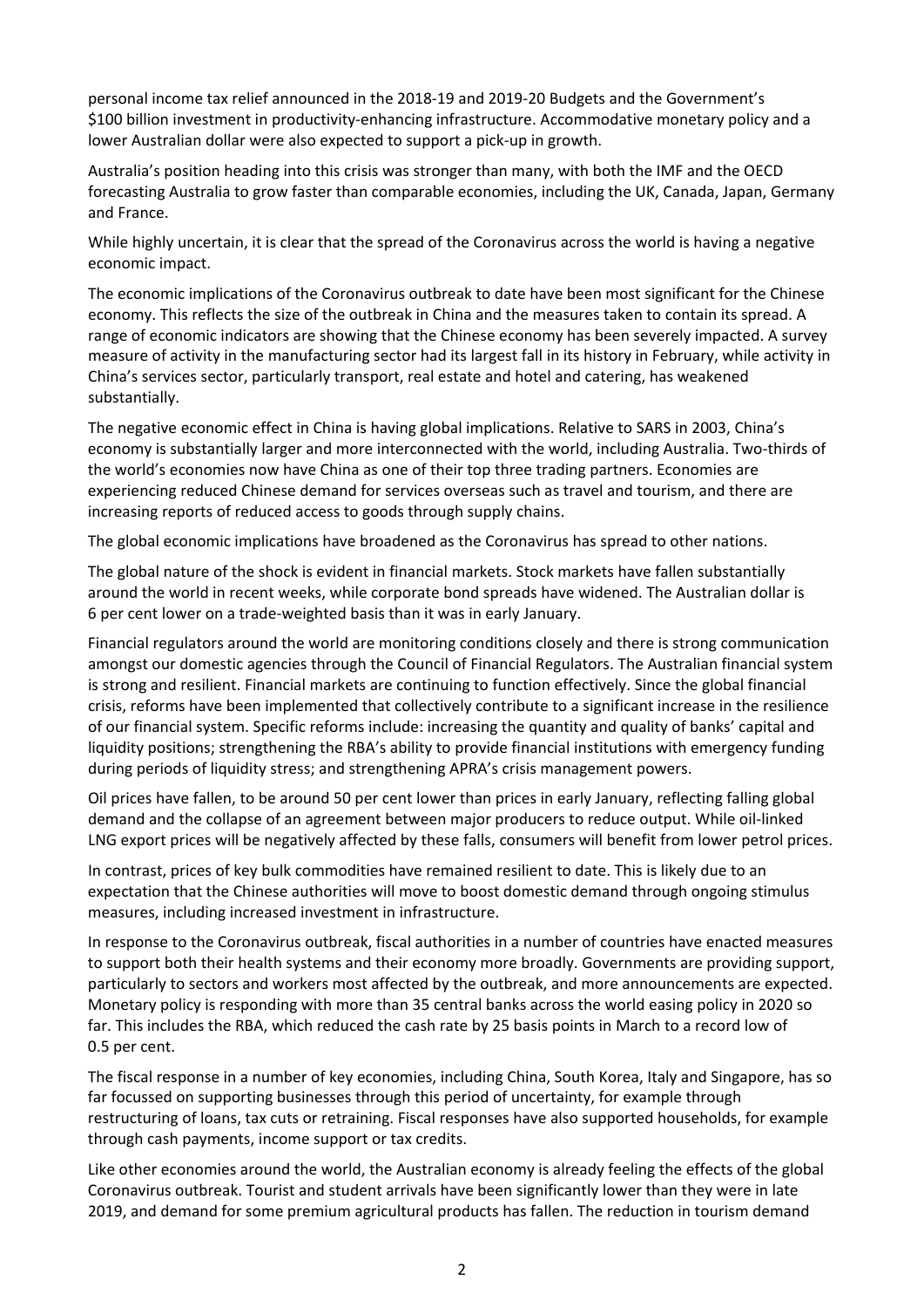comes on top of the effects on tourism from the summer's bushfires, which caused some travellers to cancel or delay their trips to Australia. The effect on the education sector is significant, with over 100,000 Chinese international students not in Australia when the travel ban was actioned.

Based largely on the direct effect of lower international students and tourism expenditure, the Coronavirus outbreak is expected to detract at least  $\frac{1}{2}$  of a percentage point from economic growth in Australia in the March quarter 2020. This is on top of the estimated detraction from growth from the bushfires of 0.2 percentage points across the December and March quarters.

There remains considerable uncertainty around the potential economic implications of the Coronavirus for the June quarter and beyond. The economic shock is likely to be significant. There are a wide range of potential paths for the spread and containment of the virus globally and in Australia. In addition, there is uncertainty around the impact on confidence, people's ability to work and business cash flow. The global spread of the virus and its global economic impact will also flow through to demand for Australia's exports and the availability of inputs into domestic production and imported consumption goods.

There are automatic mechanisms that will help to support activity. The flexible exchange rate helps to mitigate the effect of shocks to global demand, we have a sound and well-capitalised banking sector and our labour market has shown that it can flexibly respond as firms adjust more through hours than the number of employees. Automatic fiscal responses, such as reductions in tax revenue and higher payments to households, will also support activity by households and businesses. With accommodative monetary policy and this package of support, we are confident that the Australian economy is well placed to get through this shock.

## HOW THE GOVERNMENT IS RESPONDING

This \$17.6 billion package represents fiscal support across the forward estimates of 0.9 per cent of annual GDP. This significant action has been taken in the national interest to guard against more severe economic impacts of the Coronavirus outbreak. The package is front-loaded in order to instil confidence in businesses and households and help firms keep people employed. This will ensure that the economy is in the best possible position to recover as the shock subsides.

The 2020-21 Budget, to be delivered in May, will present the latest official forecasts for the economy and fiscal position. It will reflect the various developments which have taken place since the 2019-20 Mid-Year Economic and Fiscal Outlook, including the economic and fiscal impacts of the response package.

The IMF and OECD have indicated that Australia is in one of the best positions within advanced economies to provide fiscal support without endangering debt sustainability. This package has been designed to be fiscally responsible. The measures will not have a permanent or structural impact on the budget balance. The Government is protecting the structural integrity of the Budget to keep debt low for future generations.

The international credit rating agency Standard and Poor's has indicated that temporary stimulus would be 'unlikely to strain Australia's creditworthiness' given the Government's commitment to maintain medium-term fiscal discipline.

The measures included in this package complement existing programs that are supporting the economy. These include the already announced packages to support the recovery from the bushfires and drought.

The Government's response is tailored to the nature of the shock and has been designed around seven key principles. These are that:

- measures must be proportionate to the degree of the economic shock and the impact on the economy;
- measures need to be timely and scalable, so they can be adjusted appropriately as the health and economic effects unfold;
- the response needs to be targeted to address the specific issues we are confronting, supporting those most affected, and delivered where it will be most effective;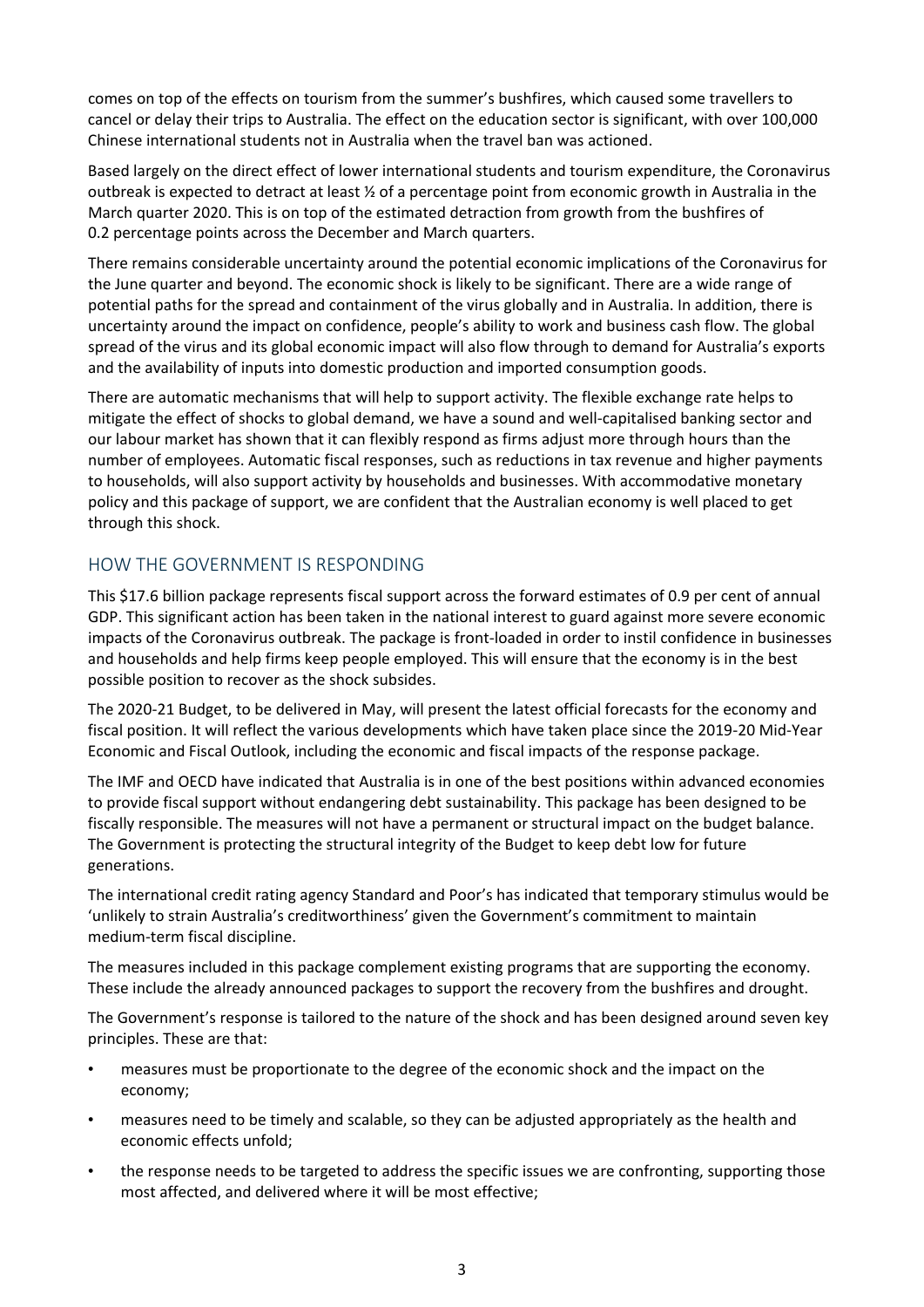- the response needs to be aligned with the many other arms of policy and activity, in particular monetary policy, and with the responses of other governments, particularly at a state and territory level;
- existing delivery mechanisms should be used, wherever possible;
- the measures must be temporary and accompanied by a fiscal exit strategy; and
- measures should favour those that will lift productivity to enable the Australian economy to sustain an even stronger growth trajectory than we were on prior to the crisis.

## SUMMARY OF THE ECONOMIC RESPONSE

The Government's economic response addresses the economic impacts of the Coronavirus outbreak. It is intended to support confidence, employment and business continuity. It is designed to support business investment, help small businesses manage short-term cash flow challenges, provide targeted support to individuals and assistance to the most severely affected communities and regions.

## 1. Delivering support for business investment

The Government is backing businesses to invest to help the economy withstand and recover from the economic impact of the Coronavirus. The two business investment measures in this package are designed to assist Australian businesses and economic growth in the short term, and encourage a stronger economic recovery following the Coronavirus outbreak.

#### *Increasing the instant asset write-off*

From today, the Government is increasing the instant asset write-off threshold from \$30,000 to \$150,000 and expanding access to include businesses with aggregated annual turnover of less than \$500 million (up from \$50 million) until 30 June 2020. In 2017-18 there were more than 360,000 businesses that benefited from the current instant asset write-off, claiming deductions to the value of over \$4 billion.

#### *Backing business investment*

The Government is introducing a time limited 15 month investment incentive (through to 30 June 2021) to support business investment and economic growth over the short term, by accelerating depreciation deductions. Businesses with a turnover of less than \$500 million will be able to deduct 50 per cent of the cost of an eligible asset on installation, with existing depreciation rules applying to the balance of the asset's cost.

These two measures will support over 3.5 million businesses (over 99 per cent of businesses) employing more than 9.7 million employees.

## 2. Cash flow assistance for businesses

This assistance will support businesses to manage cash flow challenges resulting from the economic impacts of the Coronavirus and help businesses retain their employees. These two measures are designed to support employing small and medium enterprises and to improve business confidence.

#### *Boosting cash flow for employers*

The Boosting Cash Flow for Employers measure will provide up to \$25,000 back to small and medium-sized businesses, with a minimum payment of \$2,000 for eligible businesses. The payment will provide cash flow support to businesses with a turnover of less than \$50 million that employ staff. The payment will be tax free.

This measure will benefit around 690,000 businesses employing around 7.8 million people.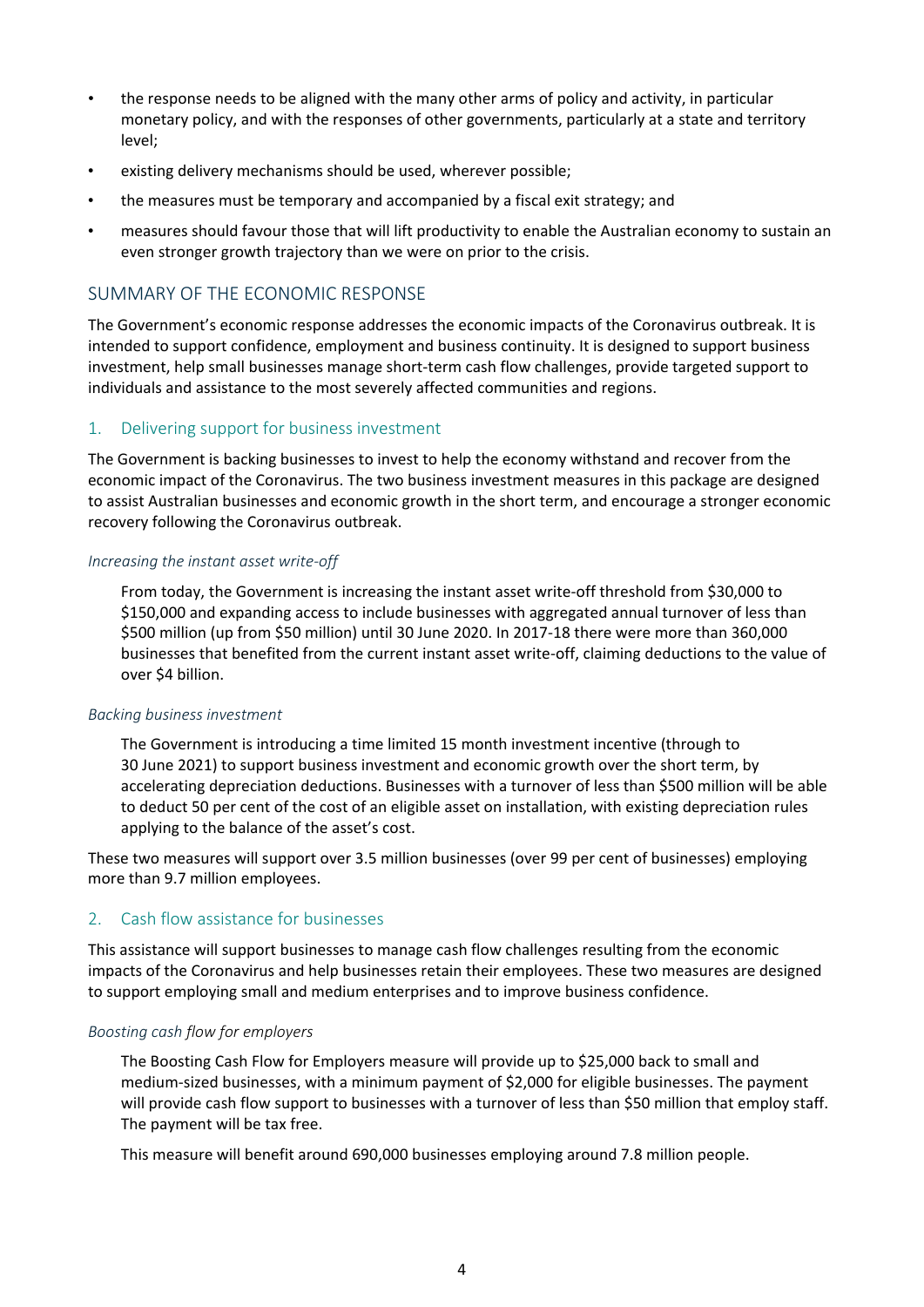#### *Supporting apprentices and trainees*

The Government is supporting small business to retain their apprentices and trainees. Eligible employers can apply for a wage subsidy of 50 per cent of the apprentice's or trainee's wage for up to 9 months from 1 January 2020 to 30 September 2020. Where a small business is not able to retain an apprentice, the subsidy will be available to a new employer that employs that apprentice.

This measure will support up to 70,000 small businesses, employing around 117,000 apprentices.

#### 3. Stimulus payments to households to support growth

This measure will assist around 6.5 million lower income Australians, which will support confidence and domestic demand in the economy.

#### *Stimulus payments*

The Government will provide a one-off \$750 payment to social security, veteran and other income support recipients and eligible concession card holders. Around half of those that will benefit are pensioners.

There will be one payment per eligible recipient. For example, if a person qualifies for the one-off payment in multiple ways, they will only receive one payment.

The payment will be tax free and will not count as income for Social Security, Farm Household Allowance and Veteran payments.

#### 4. Assistance for severely affected regions

This measure provides \$1 billion to support regions most significantly affected by the Coronavirus outbreak.

#### *Support for Coronavirus-affected regions and communities*

The Government has set aside \$1 billion to support those regions and communities that have been disproportionately affected by the economic impacts of the Coronavirus, including those heavily reliant on industries such as tourism, agriculture and education.

This will include the waiver of fees and charges for tourism businesses that operate in the Great Barrier Reef Marine Park and the waiver of entry fees for Commonwealth National Parks. It will also include additional assistance to help businesses identify alternative export markets or supply chains. Targeted measures will also be developed to further promote domestic tourism.

The Australian Tax Office (ATO) is also providing administrative relief for some tax obligations for people affected by the Coronavirus outbreak, on a case-by-case basis. The ATO will set up a temporary shop front in Cairns within the next few weeks with dedicated staff specialising in assisting small business. In addition, it will consider ways to enhance its presence in other significantly affected regions, making it easier for people to apply for relief. The ATO is considering further temporary shop fronts and face-to-face options.

## PACKAGE IMPLEMENTATION

The Government will move quickly to implement this package. To that end, a package of Bills will be introduced into Parliament in the final Autumn sitting week in March 2020 for Parliament's urgent consideration and passage.

Following passage of the Bills through Parliament, the Government will then move to immediately make, and register, any supporting instruments.

## FOR MORE INFORMATION

For more information on the Australian Government's Economic Response to Coronavirus visit treasury.gov.au/coronavirus.